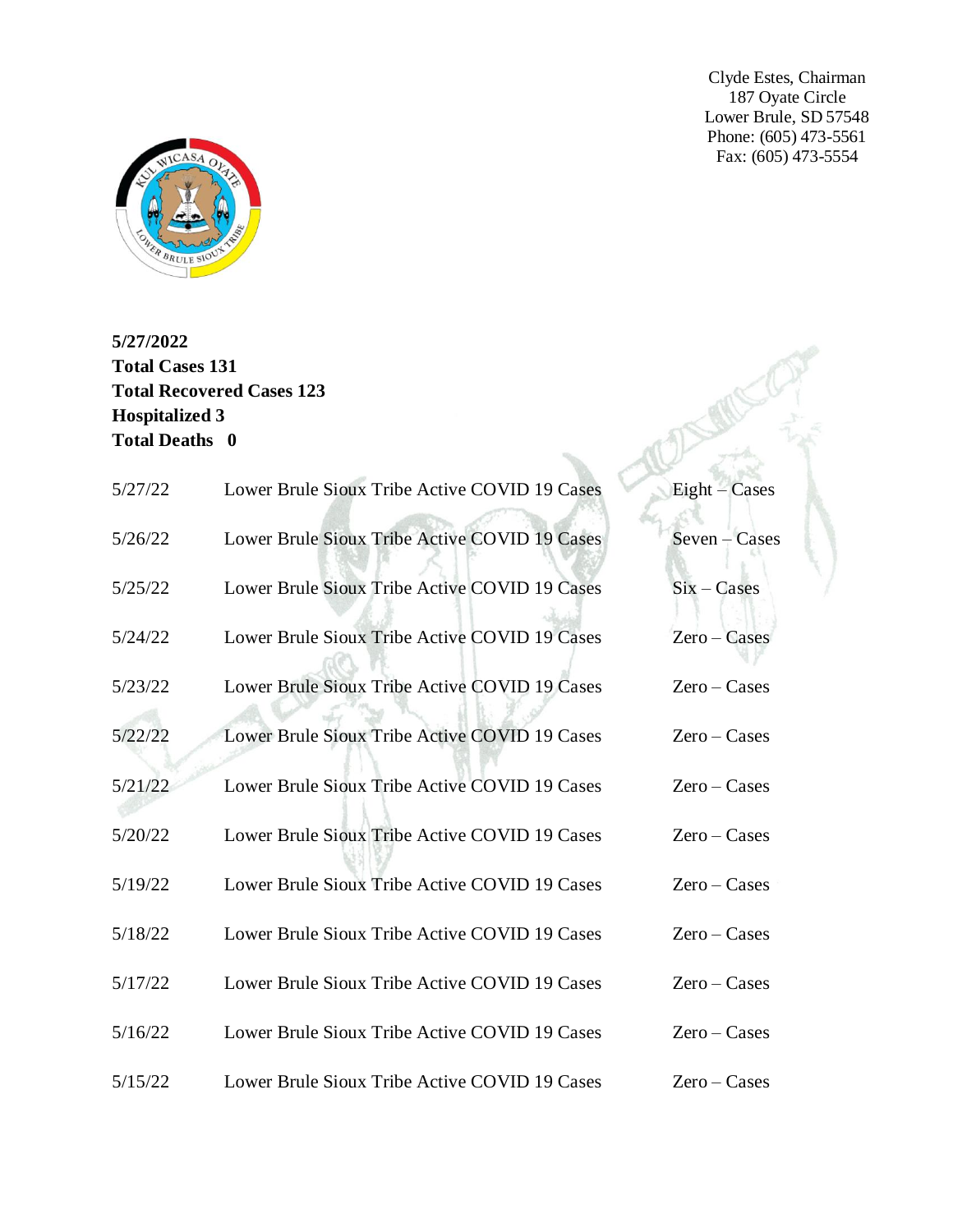| 5/14/22 | Lower Brule Sioux Tribe Active COVID 19 Cases | $Zero - Cases$ |
|---------|-----------------------------------------------|----------------|
| 5/13/22 | Lower Brule Sioux Tribe Active COVID 19 Cases | $Zero - Cases$ |
| 5/12/22 | Lower Brule Sioux Tribe Active COVID 19 Cases | $Zero - Cases$ |
| 5/11/22 | Lower Brule Sioux Tribe Active COVID 19 Cases | $Zero - Cases$ |
| 5/10/22 | Lower Brule Sioux Tribe Active COVID 19 Cases | $Zero - Cases$ |
| 5/9/22  | Lower Brule Sioux Tribe Active COVID 19 Cases | $Zero - Cases$ |
| 5/8/22  | Lower Brule Sioux Tribe Active COVID 19 Cases | Zero - Cases   |
| 5/7/22  | Lower Brule Sioux Tribe Active COVID 19 Cases | Zero - Cases   |
| 5/6/22  | Lower Brule Sioux Tribe Active COVID 19 Cases | $Zero - Cases$ |
| 5/5/22  | Lower Brule Sioux Tribe Active COVID 19 Cases | Zero-Cases     |
| 5/4/22  | Lower Brule Sioux Tribe Active COVID 19 Cases | Zero – Cases   |
| 5/3/22  | Lower Brule Sioux Tribe Active COVID 19 Cases | $Zero - Cases$ |
| 5/2/22  | Lower Brule Sioux Tribe Active COVID 19 Cases | $Zero - Cases$ |
| 5/1/22  | Lower Brule Sioux Tribe Active COVID 19 Cases | $Zero - Cases$ |
| 4/30/22 | Lower Brule Sioux Tribe Active COVID 19 Cases | $Zero - Cases$ |
| 4/29/22 | Lower Brule Sioux Tribe Active COVID 19 Cases | $Zero - Cases$ |
| 4/28/22 | Lower Brule Sioux Tribe Active COVID 19 Cases | $Zero - Cases$ |
| 4/27/22 | Lower Brule Sioux Tribe Active COVID 19 Cases | $Zero - Cases$ |
| 4/26/22 | Lower Brule Sioux Tribe Active COVID 19 Cases | $Zero - Cases$ |
| 4/25/22 | Lower Brule Sioux Tribe Active COVID 19 Cases | $Zero - Cases$ |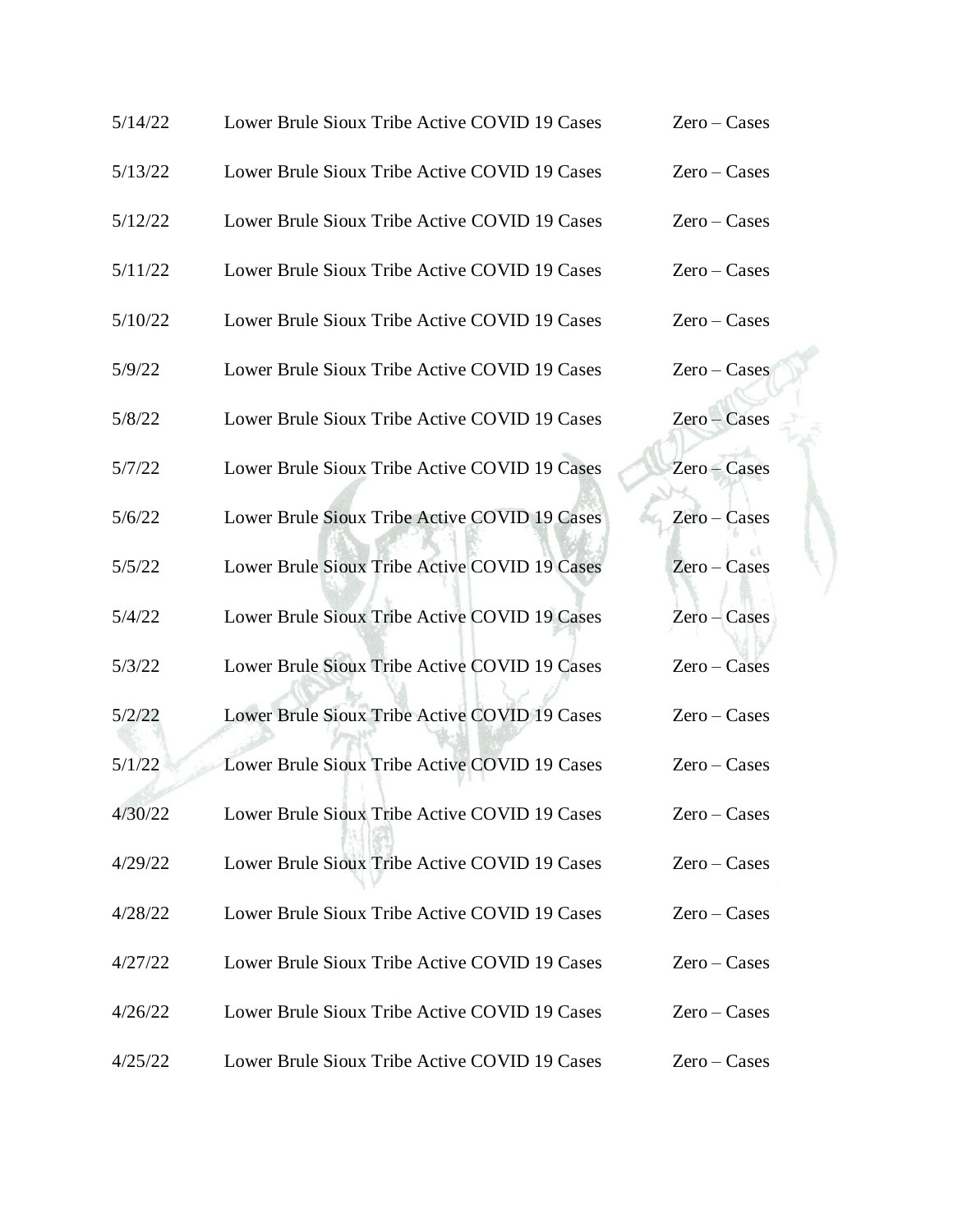| 4/24/22 | Lower Brule Sioux Tribe Active COVID 19 Cases | $Zero - Case$  |
|---------|-----------------------------------------------|----------------|
| 4/23/22 | Lower Brule Sioux Tribe Active COVID 19 Cases | $Zero - Cases$ |
| 4/22/22 | Lower Brule Sioux Tribe Active COVID 19 Cases | $Zero - Cases$ |
| 4/21/22 | Lower Brule Sioux Tribe Active COVID 19 Cases | $Zero - Cases$ |
| 4/20/22 | Lower Brule Sioux Tribe Active COVID 19 Cases | $Zero - Cases$ |
| 4/19/22 | Lower Brule Sioux Tribe Active COVID 19 Cases | $Zero - Cases$ |
| 4/18/22 | Lower Brule Sioux Tribe Active COVID 19 Cases | Zero – Cases   |
| 4/17/22 | Lower Brule Sioux Tribe Active COVID 19 Cases | Zero – Cases   |
| 4/16/22 | Lower Brule Sioux Tribe Active COVID 19 Cases | Zero - Cases   |
| 4/15/22 | Lower Brule Sioux Tribe Active COVID 19 Cases | $Zero - Cases$ |
| 4/14/22 | Lower Brule Sioux Tribe Active COVID 19 Cases | Zero – Cases   |
| 4/13/22 | Lower Brule Sioux Tribe Active COVID 19 Cases | $Zero - Cases$ |
| 4/12/22 | Lower Brule Sioux Tribe Active COVID 19 Cases | $Zero - Cases$ |
| 4/11/22 | Lower Brule Sioux Tribe Active COVID 19 Cases | $Zero - Cases$ |
| 4/10/22 | Lower Brule Sioux Tribe Active COVID 19 Cases | $Zero - Cases$ |
| 4/9/22  | Lower Brule Sioux Tribe Active COVID 19 Cases | $Zero - Cases$ |
| 4/8/22  | Lower Brule Sioux Tribe Active COVID 19 Cases | $Zero - Cases$ |
| 4/7/22  | Lower Brule Sioux Tribe Active COVID 19 Cases | $Zero - Cases$ |
| 4/6/22  | Lower Brule Sioux Tribe Active COVID 19 Cases | $Zero - Cases$ |
| 4/5/22  | Lower Brule Sioux Tribe Active COVID 19 Cases | $Zero - Cases$ |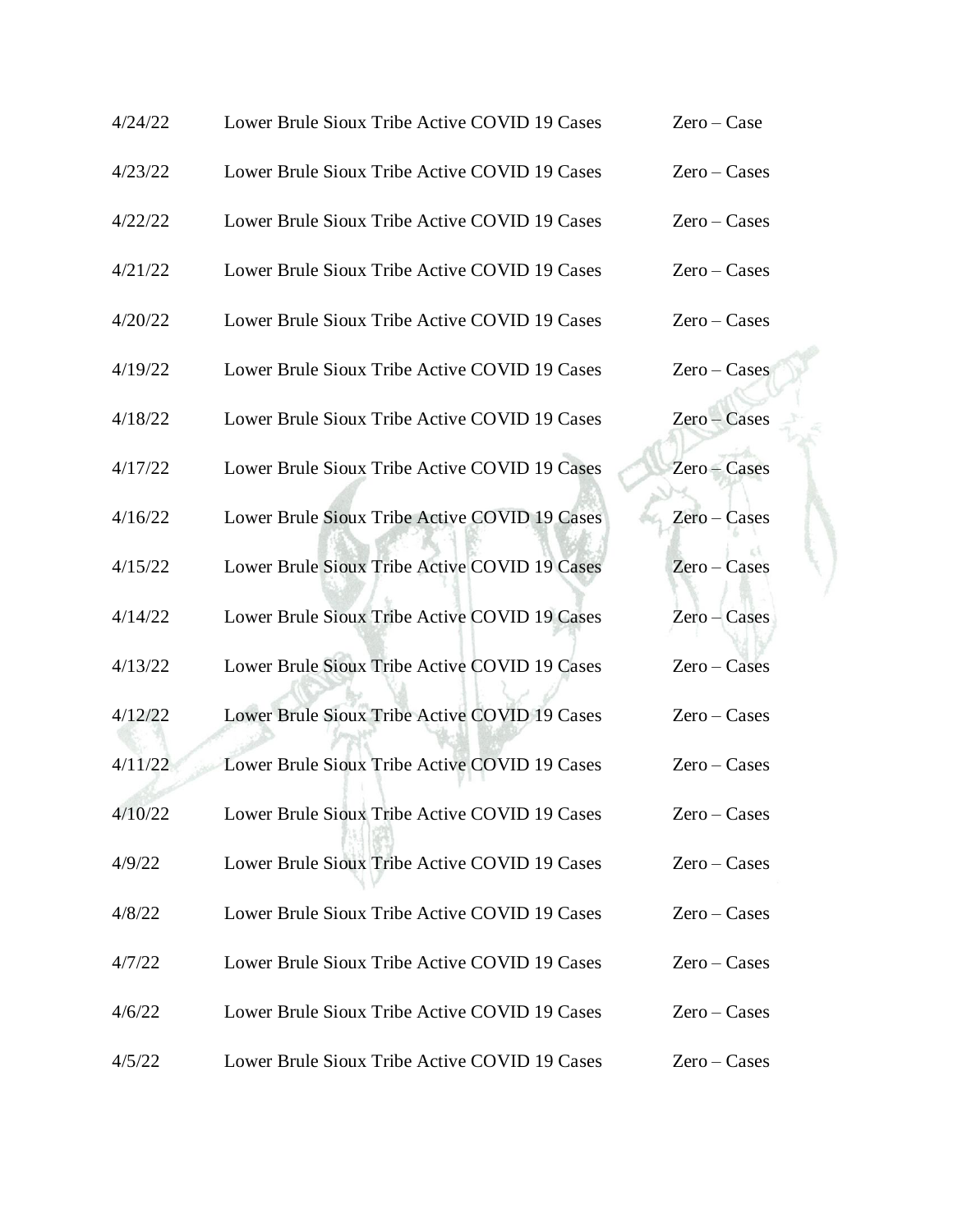| 4/4/22  | Lower Brule Sioux Tribe Active COVID 19 Cases | $Zero - Cases$ |
|---------|-----------------------------------------------|----------------|
| 4/3/22  | Lower Brule Sioux Tribe Active COVID 19 Cases | $Zero - Cases$ |
| 4/2/22  | Lower Brule Sioux Tribe Active COVID 19 Cases | $Zero - Cases$ |
| 4/1/22  | Lower Brule Sioux Tribe Active COVID 19 Cases | $Zero - Cases$ |
| 3/31/22 | Lower Brule Sioux Tribe Active COVID 19 Cases | $Zero - Cases$ |
| 3/30/22 | Lower Brule Sioux Tribe Active COVID 19 Cases | $Zero - Cases$ |
| 3/29/22 | Lower Brule Sioux Tribe Active COVID 19 Cases | Zero – Cases   |
| 3/28/22 | Lower Brule Sioux Tribe Active COVID 19 Cases | Zero - Cases   |
| 3/27/22 | Lower Brule Sioux Tribe Active COVID 19 Cases | $Zero - Cases$ |
| 3/26/22 | Lower Brule Sioux Tribe Active COVID 19 Cases | $Zero - Cases$ |
| 3/25/22 | Lower Brule Sioux Tribe Active COVID 19 Cases | Zero – Cases   |
| 3/24/22 | Lower Brule Sioux Tribe Active COVID 19 Cases | $Zero - Cases$ |
| 3/23/22 | Lower Brule Sioux Tribe Active COVID 19 Cases | $Zero - Cases$ |
| 3/22/22 | Lower Brule Sioux Tribe Active COVID 19 Cases | $Zero - Cases$ |
| 3/21/22 | Lower Brule Sioux Tribe Active COVID 19 Cases | $Zero - Cases$ |
| 3/20/22 | Lower Brule Sioux Tribe Active COVID 19 Cases | $Zero - Cases$ |
| 3/19/22 | Lower Brule Sioux Tribe Active COVID 19 Cases | $Zero - Cases$ |
| 3/18/22 | Lower Brule Sioux Tribe Active COVID 19 Cases | $Zero - Cases$ |
| 3/17/22 | Lower Brule Sioux Tribe Active COVID 19 Cases | $Zero - Cases$ |
| 3/16/22 | Lower Brule Sioux Tribe Active COVID 19 Cases | $Zero - Cases$ |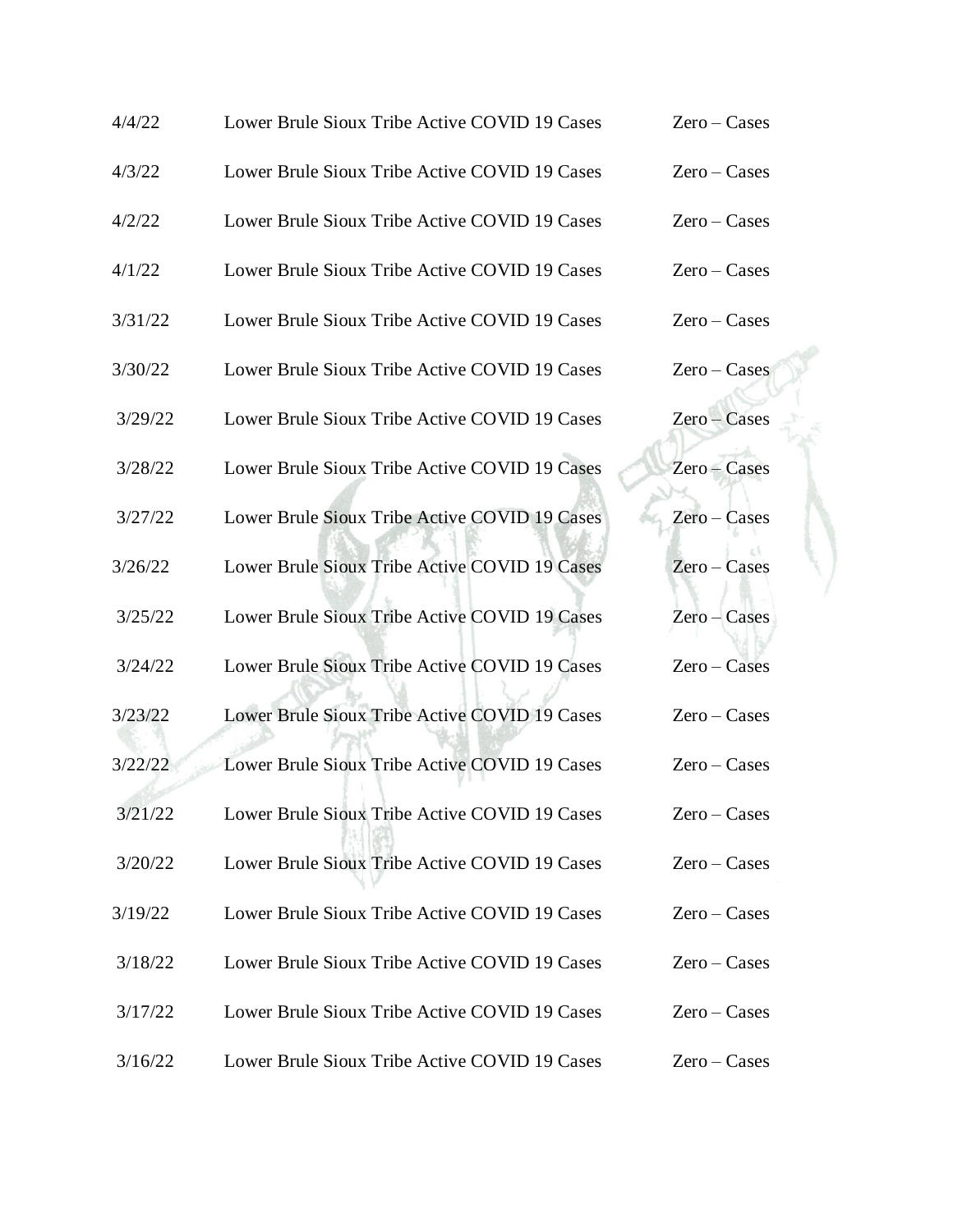| 3/15/22 | Lower Brule Sioux Tribe Active COVID 19 Cases | $Zero - Cases$ |
|---------|-----------------------------------------------|----------------|
| 3/14/22 | Lower Brule Sioux Tribe Active COVID 19 Cases | $Zero - Cases$ |
| 3/13/22 | Lower Brule Sioux Tribe Active COVID 19 Cases | $Zero - Cases$ |
| 3/12/22 | Lower Brule Sioux Tribe Active COVID 19 Cases | $Zero - Cases$ |
| 3/11/22 | Lower Brule Sioux Tribe Active COVID 19 Cases | $Zero - Cases$ |
| 3/10/22 | Lower Brule Sioux Tribe Active COVID 19 Cases | $Zero - Cases$ |
| 3/9/22  | Lower Brule Sioux Tribe Active COVID 19 Cases | Zero – Cases   |
| 3/8/22  | Lower Brule Sioux Tribe Active COVID 19 Cases | Zero - Cases   |
| 3/7/22  | Lower Brule Sioux Tribe Active COVID 19 Cases | Zero - Cases   |
| 3/6/22  | Lower Brule Sioux Tribe Active COVID 19 Cases | $Zero - Cases$ |
| 3/5/22  | Lower Brule Sioux Tribe Active COVID 19 Cases | $Zero - Cases$ |
| 3/4/22  | Lower Brule Sioux Tribe Active COVID 19 Cases | $Zero - Cases$ |
| 3/3/22  | Lower Brule Sioux Tribe Active COVID 19 Cases | $Zero - Cases$ |
| 3/2/22  | Lower Brule Sioux Tribe Active COVID 19 Cases | $Zero - Cases$ |
| 3/1/22  | Lower Brule Sioux Tribe Active COVID 19 Cases | $Zero - Cases$ |
| 2/28/22 | Lower Brule Sioux Tribe Active COVID 19 Cases | $Three-Cases$  |
| 2/27/22 | Lower Brule Sioux Tribe Active COVID 19 Cases | $Three-Cases$  |
| 2/26/22 | Lower Brule Sioux Tribe Active COVID 19 Cases | $Three-Cases$  |
| 2/25/22 | Lower Brule Sioux Tribe Active COVID 19 Cases | $Three-Cases$  |
| 2/24/22 | Lower Brule Sioux Tribe Active COVID 19 Cases | $Three-Cases$  |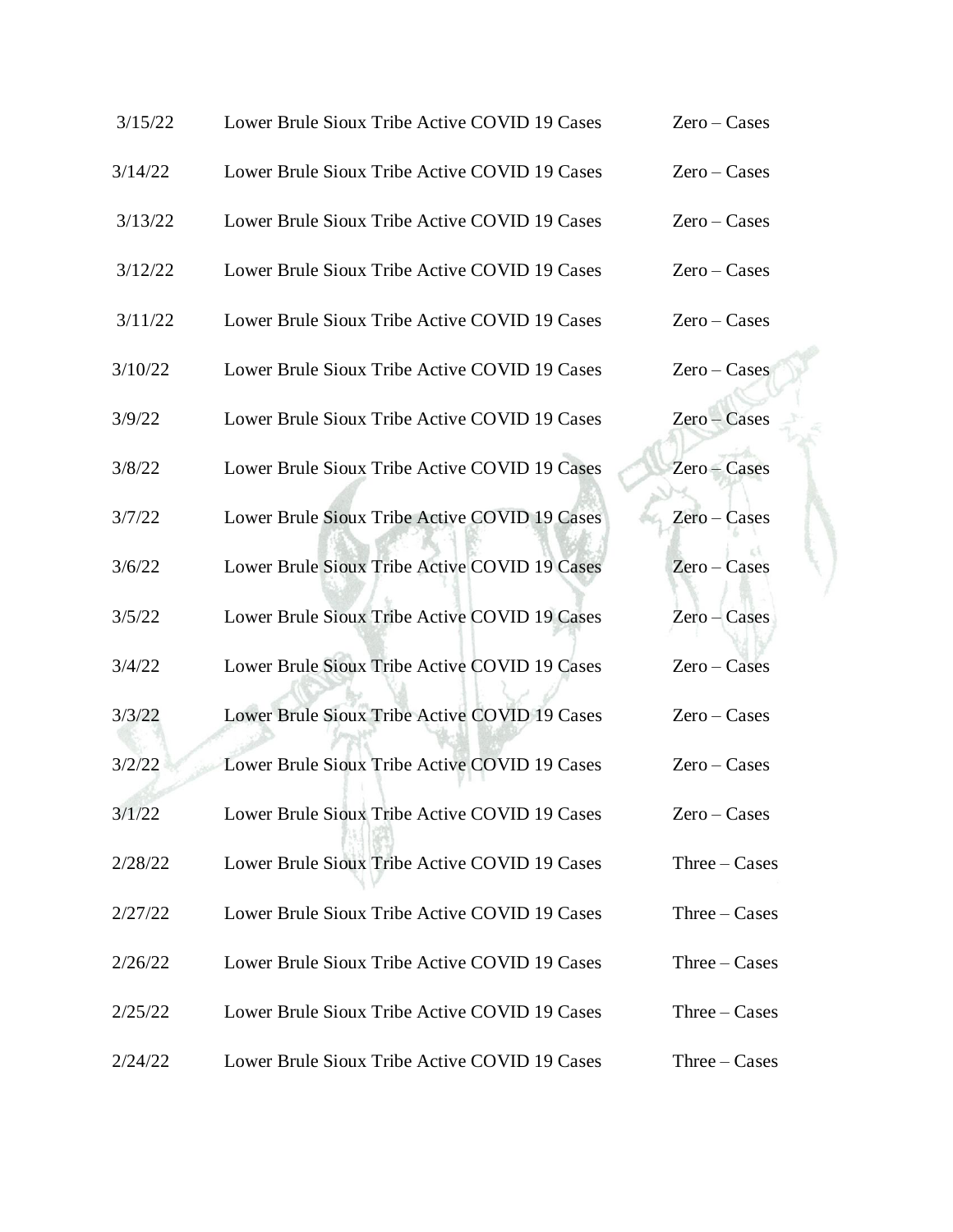| 2/23/22 | Lower Brule Sioux Tribe Active COVID 19 Cases | $Three-Cases$  |
|---------|-----------------------------------------------|----------------|
| 2/22/22 | Lower Brule Sioux Tribe Active COVID 19 Cases | $One-Cases$    |
| 2/21/22 | Lower Brule Sioux Tribe Active COVID 19 Cases | $One-Cases$    |
| 2/20/22 | Lower Brule Sioux Tribe Active COVID 19 Cases | $One-Cases$    |
| 2/19/22 | Lower Brule Sioux Tribe Active COVID 19 Cases | $One-Cases$    |
| 2/18/22 | Lower Brule Sioux Tribe Active COVID 19 Cases | $Three-Cases$  |
| 2/17/22 | Lower Brule Sioux Tribe Active COVID 19 Cases | Three – Cases  |
| 2/16/22 | Lower Brule Sioux Tribe Active COVID 19 Cases | Four - Cases   |
| 2/15/22 | Lower Brule Sioux Tribe Active COVID 19 Cases | $Four-Cases$   |
| 2/14/22 | Lower Brule Sioux Tribe Active COVID 19 Cases | $Three-Cases$  |
| 2/13/22 | Lower Brule Sioux Tribe Active COVID 19 Cases | Two-Cases      |
| 2/12/22 | Lower Brule Sioux Tribe Active COVID 19 Cases | $Two-Cases$    |
| 2/11/22 | Lower Brule Sioux Tribe Active COVID 19 Cases | Four $-$ Cases |
| 2/10/22 | Lower Brule Sioux Tribe Active COVID 19 Cases | $Five-Cases$   |
| 2/9/22  | Lower Brule Sioux Tribe Active COVID 19 Cases | $Five-Cases$   |
| 2/8/22  | Lower Brule Sioux Tribe Active COVID 19 Cases | $Five-Cases$   |
| 2/7/22  | Lower Brule Sioux Tribe Active COVID 19 Cases | $Nine-Cases$   |
| 2/6/22  | Lower Brule Sioux Tribe Active COVID 19 Cases | Seven-Cases    |
| 2/5/22  | Lower Brule Sioux Tribe Active COVID 19 Cases | Eleven-Cases   |
| 2/4/22  | Lower Brule Sioux Tribe Active COVID 19 Cases | Eleven-Cases   |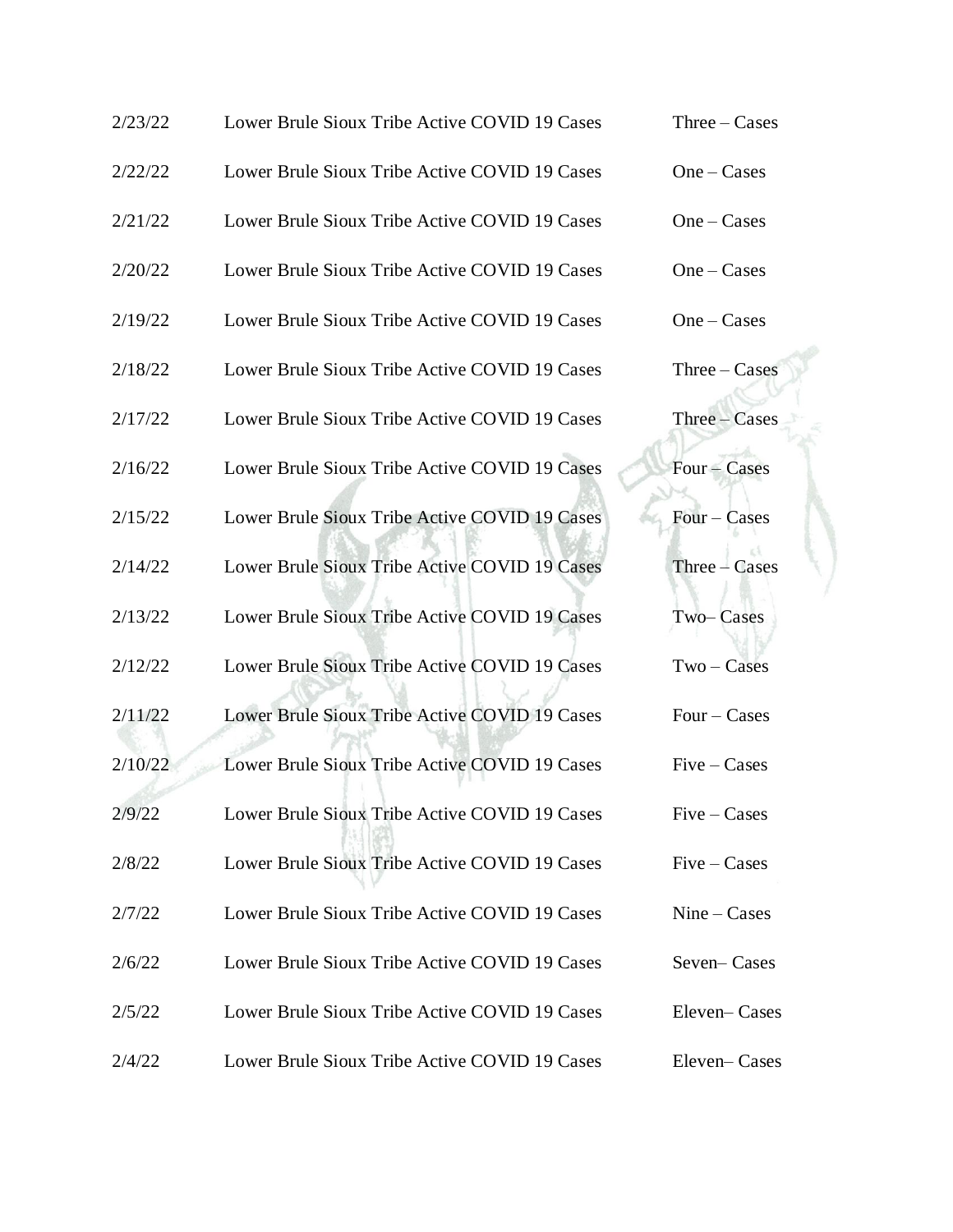| 2/3/22  | Lower Brule Sioux Tribe Active COVID 19 Cases | $Ten - Cases$               |
|---------|-----------------------------------------------|-----------------------------|
| 2/2/22  | Lower Brule Sioux Tribe Active COVID 19 Cases | $Ten - Cases$               |
| 2/1/22  | Lower Brule Sioux Tribe Active COVID 19 Cases | $Six - Cases$               |
| 1/31/22 | Lower Brule Sioux Tribe Active COVID 19 Cases | Twelve-Cases                |
| 1/30/22 | Lower Brule Sioux Tribe Active COVID 19 Cases | $Eleven-Cases$              |
| 1/29/22 | Lower Brule Sioux Tribe Active COVID 19 Cases | Eleven - Cases              |
| 1/28/22 | Lower Brule Sioux Tribe Active COVID 19 Cases | Eleven - Cases              |
| 1/27/22 | Lower Brule Sioux Tribe Active COVID 19 Cases | <b>Thirteen - Cases</b>     |
| 1/26/22 | Lower Brule Sioux Tribe Active COVID 19 Cases | Thirteen - Cases            |
| 1/25/22 | Lower Brule Sioux Tribe Active COVID 19 Cases | Seven - Cases               |
| 1/24/22 | Lower Brule Sioux Tribe Active COVID 19 Cases | Ten - Cases                 |
| 1/23/22 | Lower Brule Sioux Tribe Active COVID 19 Cases | <b>Twenty Three - Cases</b> |
| 1/22/22 | Lower Brule Sioux Tribe Active COVID 19 Cases | Twenty Two - Cases          |
| 1/21/22 | Lower Brule Sioux Tribe Active COVID 19 Cases | Nineteen - Cases            |
| 1/20/22 | Lower Brule Sioux Tribe Active COVID 19 Cases | Twenty - Cases              |
| 1/19/22 | Lower Brule Sioux Tribe Active COVID 19 Cases | Seventeen - Cases           |
| 1/18/22 | Lower Brule Sioux Tribe Active COVID 19 Cases | Fourteen - Cases            |
| 1/17/22 | Lower Brule Sioux Tribe Active COVID 19 Cases | <b>Twenty Seven - Cases</b> |
| 1/16/22 | Lower Brule Sioux Tribe Active COVID 19 Cases | <b>Twenty Seven - Cases</b> |
| 1/15/22 | Lower Brule Sioux Tribe Active COVID 19 Cases | <b>Twenty Seven - Cases</b> |
| 1/14/22 | Lower Brule Sioux Tribe Active COVID 19 Cases | <b>Twenty Seven - Cases</b> |
| 1/13/22 | Lower Brule Sioux Tribe Active COVID 19 Cases | <b>Twenty One - Cases</b>   |
| 1/12/22 | Lower Brule Sioux Tribe Active COVID 19 Cases | Twenty Eight - Cases        |